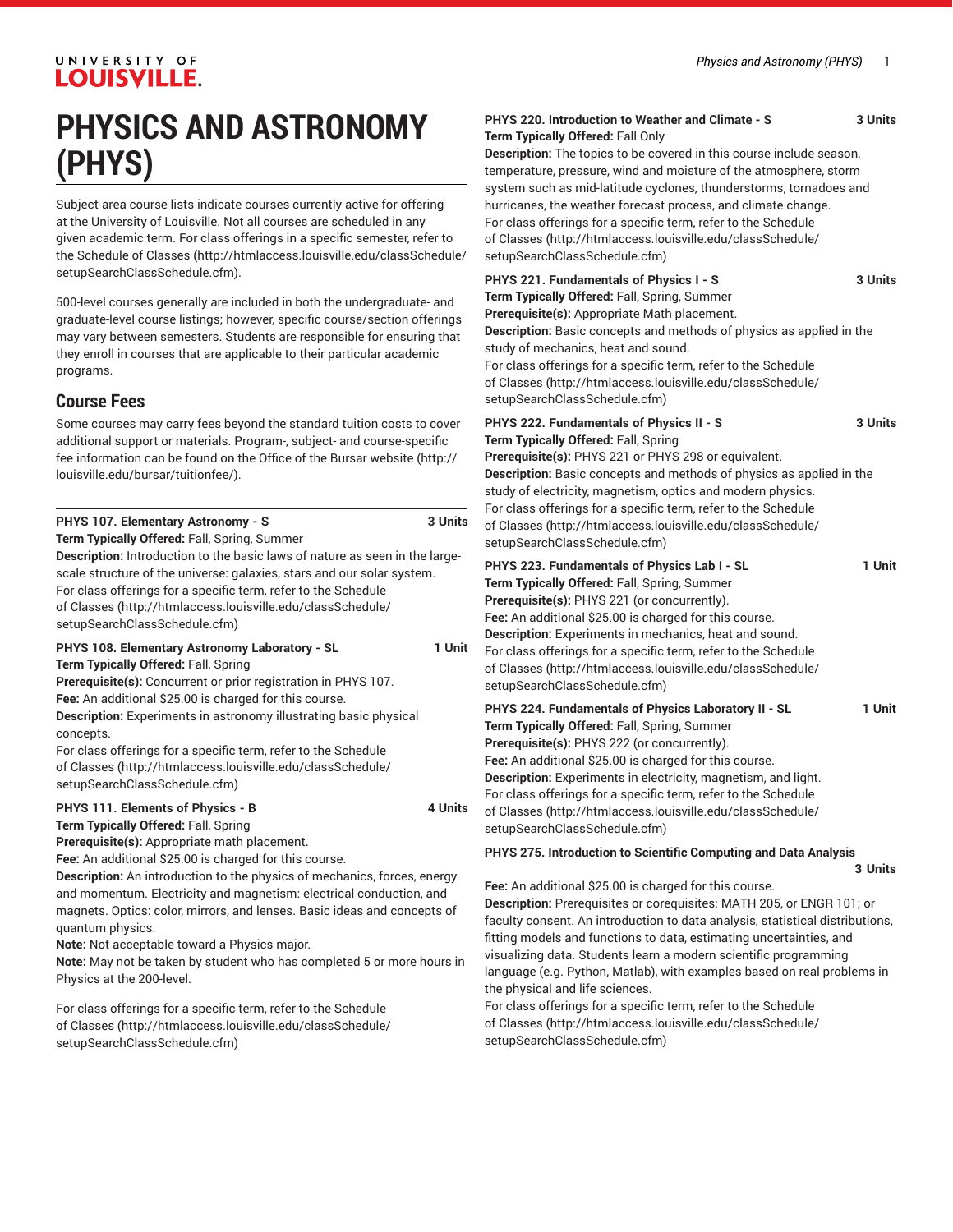# UNIVERSITY OF LOUISVILLE.

| PHYS 295. Introductory Laboratories I - SL<br>Term Typically Offered: Fall, Spring, Summer<br>Prerequisite(s): PHYS 298 (or concurrently).<br>Fee: An additional \$25.00 is charged for this course.<br>Description: Experiments in mechanics and heat.<br>For class offerings for a specific term, refer to the Schedule<br>of Classes (http://htmlaccess.louisville.edu/classSchedule/<br>setupSearchClassSchedule.cfm)<br>PHYS 296. Introductory Laboratories II - SL<br>Term Typically Offered: Fall, Spring, Summer                                                                                                                                                                                                      | 1 Unit<br>1 Unit | PHYS 307. Introductory Stellar Astrophysics<br>Term Typically Offered: Fall Only<br>Prerequisite(s): PHYS 299; MATH 206 or ENGR 102; PHYS 300<br>recommended.<br>Description: A calculus-based introduction to the physics of the solar<br>system, and stars, covering celestial mechanics, tides, the nature of light,<br>star and planet formation and evolution.<br>For class offerings for a specific term, refer to the Schedule<br>of Classes (http://htmlaccess.louisville.edu/classSchedule/<br>setupSearchClassSchedule.cfm) | 3 Units |
|-------------------------------------------------------------------------------------------------------------------------------------------------------------------------------------------------------------------------------------------------------------------------------------------------------------------------------------------------------------------------------------------------------------------------------------------------------------------------------------------------------------------------------------------------------------------------------------------------------------------------------------------------------------------------------------------------------------------------------|------------------|---------------------------------------------------------------------------------------------------------------------------------------------------------------------------------------------------------------------------------------------------------------------------------------------------------------------------------------------------------------------------------------------------------------------------------------------------------------------------------------------------------------------------------------|---------|
| Prerequisite(s): PHYS 299 (or concurrently).<br>Fee: An additional \$25.00 is charged for this course.<br>Description: Experiments in electricity, magnetism, and light.<br>For class offerings for a specific term, refer to the Schedule<br>of Classes (http://htmlaccess.louisville.edu/classSchedule/<br>setupSearchClassSchedule.cfm)                                                                                                                                                                                                                                                                                                                                                                                    |                  | PHYS 308. Observational Astronomy<br>Term Typically Offered: Fall Only<br>Prerequisite(s): PHYS 221 and PHYS 222, or PHYS 298 and PHYS 299, or<br>equivalent.<br><b>Description:</b> Optical astronomy including observing at Moore Observatory,<br>solar observing, instrumentation control with computers, and                                                                                                                                                                                                                      | 1 Unit  |
| 4 Units<br>PHYS 298. Introductory Mechanics, Heat and Sound - S<br>Term Typically Offered: Fall, Spring, Summer<br>Prerequisite(s): MATH 205 or ENGR 101 (or concurrently in either).<br>Description: Basic methods of physics with calculus applied to topics in                                                                                                                                                                                                                                                                                                                                                                                                                                                             |                  | astronomical data acquisition and interpretation.<br>For class offerings for a specific term, refer to the Schedule<br>of Classes (http://htmlaccess.louisville.edu/classSchedule/<br>setupSearchClassSchedule.cfm)                                                                                                                                                                                                                                                                                                                   |         |
| mechanics, heat and wave motion.<br>For class offerings for a specific term, refer to the Schedule<br>of Classes (http://htmlaccess.louisville.edu/classSchedule/<br>setupSearchClassSchedule.cfm)                                                                                                                                                                                                                                                                                                                                                                                                                                                                                                                            |                  | PHYS 350. Differential Equations for the Physical Sciences<br>Term Typically Offered: Fall Only<br>Prerequisite(s): MATH 206 or ENGR 102 or permission of instructor.<br>Fee: An additional \$50.00 is charged for this course.                                                                                                                                                                                                                                                                                                       | 4 Units |
| PHYS 299. Introductory Electricity, Magnetism and Light<br>4 Units<br>Term Typically Offered: Fall, Spring, Summer<br>Prerequisite(s): PHYS 298 and (MATH 206 or ENGR 102 (or concurrently<br>in either).<br>Description: Basic methods of physics with calculus applied to topics in<br>electricity, magnetism and light.                                                                                                                                                                                                                                                                                                                                                                                                    |                  | Description: Topics include methods of solution of differential<br>equations, and simple modeling of phenomena using differential<br>equations.<br>For class offerings for a specific term, refer to the Schedule<br>of Classes (http://htmlaccess.louisville.edu/classSchedule/<br>setupSearchClassSchedule.cfm)                                                                                                                                                                                                                     |         |
| For class offerings for a specific term, refer to the Schedule<br>of Classes (http://htmlaccess.louisville.edu/classSchedule/<br>setupSearchClassSchedule.cfm)                                                                                                                                                                                                                                                                                                                                                                                                                                                                                                                                                                |                  | PHYS 351. Atomic and Nuclear Physics Laboratory<br>Term Typically Offered: Spring Only<br>Prerequisite(s): PHYS 300.                                                                                                                                                                                                                                                                                                                                                                                                                  | 2 Units |
| PHYS 300. Introductory Modern Physics<br>Term Typically Offered: Fall, Spring<br>Prerequisite(s): PHYS 299; physics majors should take PHYS 301<br>concurrently.<br>Description: Introduction to special relativity and quantum theory, with<br>applications to atomic, nuclear, and solid state physics.<br>For class offerings for a specific term, refer to the Schedule<br>of Classes (http://htmlaccess.louisville.edu/classSchedule/<br>setupSearchClassSchedule.cfm)<br>PHYS 301. Introductory Modern Physics Laboratory<br>Term Typically Offered: Fall Only<br>Prerequisite(s): PHYS 300 (or concurrently).<br>Fee: An additional \$25.00 is charged for this course.<br>Description: Experiments in modern physics. | 3 Units          | Fee: An additional \$25.00 is charged for this course.<br>Description: Experimental procedures in atomic and nuclear physics.<br>For class offerings for a specific term, refer to the Schedule<br>of Classes (http://htmlaccess.louisville.edu/classSchedule/<br>setupSearchClassSchedule.cfm)                                                                                                                                                                                                                                       |         |
|                                                                                                                                                                                                                                                                                                                                                                                                                                                                                                                                                                                                                                                                                                                               |                  | PHYS 355. Optics<br>Term Typically Offered: Fall Only<br>Prerequisite(s): PHYS 299.<br>Description: Introduction to wave theory of light and relation between                                                                                                                                                                                                                                                                                                                                                                         | 3 Units |
|                                                                                                                                                                                                                                                                                                                                                                                                                                                                                                                                                                                                                                                                                                                               | 1 Unit           | light waves and rays; theory of thick lenses and lens aberrations;<br>interference and diffraction of coherent light.<br>For class offerings for a specific term, refer to the Schedule<br>of Classes (http://htmlaccess.louisville.edu/classSchedule/<br>setupSearchClassSchedule.cfm)                                                                                                                                                                                                                                               |         |
| For class offerings for a specific term, refer to the Schedule<br>of Classes (http://htmlaccess.louisville.edu/classSchedule/<br>setupSearchClassSchedule.cfm)                                                                                                                                                                                                                                                                                                                                                                                                                                                                                                                                                                |                  | PHYS 356. Optics Laboratory<br>Term Typically Offered: Fall Only<br>Prerequisite(s): PHYS 299.<br>Fee: An additional \$25.00 is charged for this course.<br>Description: Laboratory experiments illustrating the reflection, refraction,<br>interference, diffraction, and polarization of light.<br>For class offerings for a specific term, refer to the Schedule<br>of Classes (http://htmlaccess.louisville.edu/classSchedule/                                                                                                    | 2 Units |

[setupSearchClassSchedule.cfm\)](http://htmlaccess.louisville.edu/classSchedule/setupSearchClassSchedule.cfm)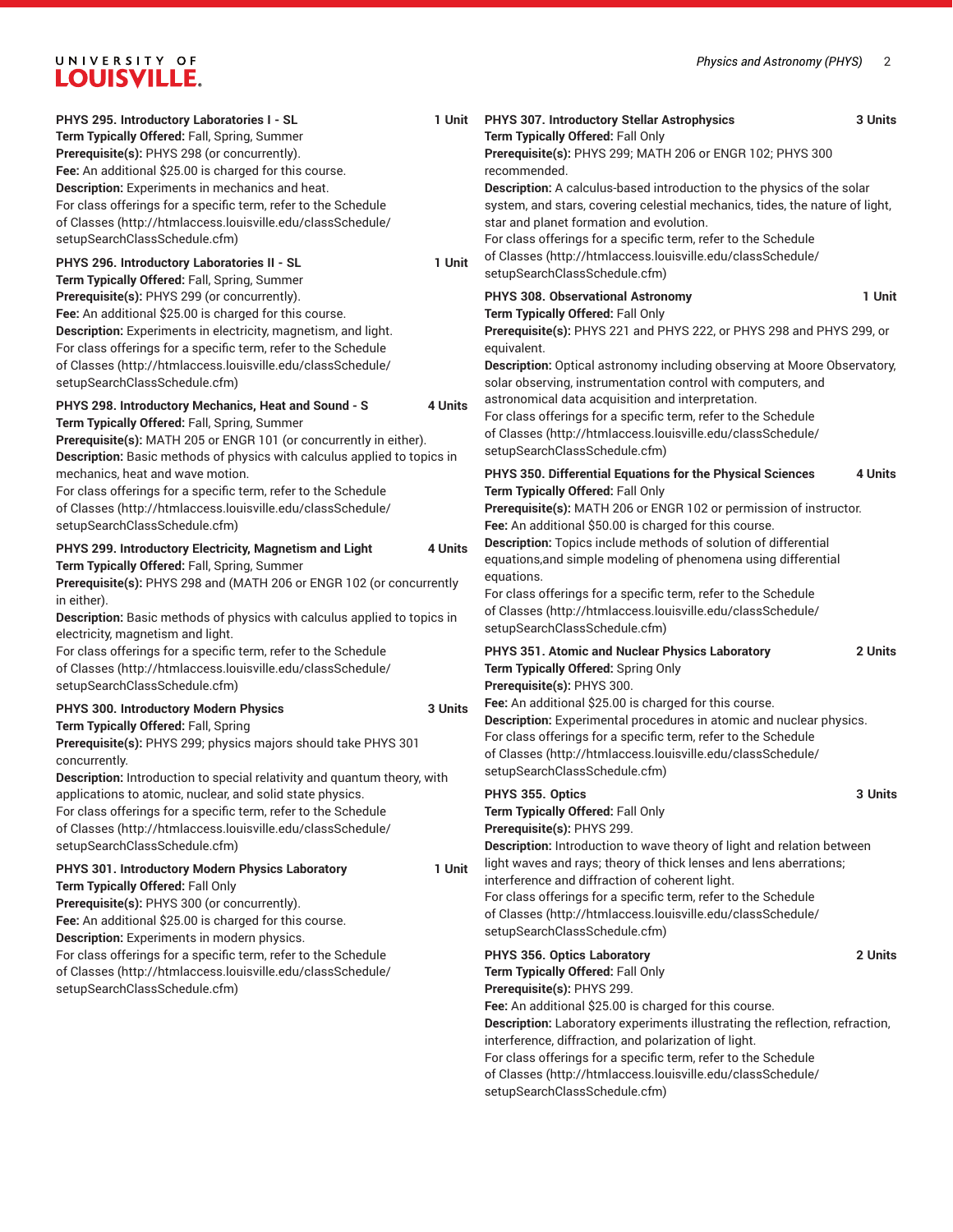#### *Physics and Astronomy (PHYS)* 3

# UNIVERSITY OF **LOUISVILLE.**

# **PHYS 360. Introduction to Weather Analysis 3 Units**

**Term Typically Offered:** Fall Only

**Prerequisite(s):** MATH 205 or ENGR 101.

**Fee:** An additional \$50.00 is charged for this course.

**Description:** A study of day-to-day weather patterns with an emphasis on understanding the basics of meteorological processes, forecast preparation, and mastery of manual data analysis. Topics covered will include manual construction of weather maps, interpreting observations, an introduction to physics of meteorological processes and the structure of circulation patterns.

For class offerings for a specific term, refer to the [Schedule](http://htmlaccess.louisville.edu/classSchedule/setupSearchClassSchedule.cfm) [of Classes \(http://htmlaccess.louisville.edu/classSchedule/](http://htmlaccess.louisville.edu/classSchedule/setupSearchClassSchedule.cfm) [setupSearchClassSchedule.cfm\)](http://htmlaccess.louisville.edu/classSchedule/setupSearchClassSchedule.cfm)

## **PHYS 361. Atmospheric Thermodynamics 3 Units**

**Term Typically Offered:** Spring Only

**Prerequisite(s):** MATH 206 or ENGR 102 with a C or better, or an ACT Math score of 24, or a SAT Math score of 550; and MATH 301 or ENGR 201 (or either concurrently).

**Description:** An introduction to the principles of thermodynamics and their applications to atmospheric structure and dynamics. Includes the study of relationships among pressure, temperature, density, internal energy, entropy, atmospheric interaction with gravity, and the central role of water in atmospheric dynamics.

For class offerings for a specific term, refer to the [Schedule](http://htmlaccess.louisville.edu/classSchedule/setupSearchClassSchedule.cfm) [of Classes \(http://htmlaccess.louisville.edu/classSchedule/](http://htmlaccess.louisville.edu/classSchedule/setupSearchClassSchedule.cfm) [setupSearchClassSchedule.cfm\)](http://htmlaccess.louisville.edu/classSchedule/setupSearchClassSchedule.cfm)

# **PHYS 362. Physical Meteorology 3 Units**

**Term Typically Offered:** Fall Only

**Prerequisite(s):** PHYS 361.

**Description:** An introduction to the application of physics to atmospheric structure and dynamics. Includes cloud formation, and the effects of planetary rotation on large-scale atmospheric motion. For class offerings for a specific term, refer to the [Schedule](http://htmlaccess.louisville.edu/classSchedule/setupSearchClassSchedule.cfm) [of Classes \(http://htmlaccess.louisville.edu/classSchedule/](http://htmlaccess.louisville.edu/classSchedule/setupSearchClassSchedule.cfm) [setupSearchClassSchedule.cfm\)](http://htmlaccess.louisville.edu/classSchedule/setupSearchClassSchedule.cfm)

# **PHYS 363. Atmospheric Physics 3 Units**

**Term Typically Offered:** Fall Only

**Prerequisite(s):** MATH 206 or ENGR 102 (or equivalent), or permission of instructor.

**Description:** This course will cover atmospheric thermodynamics, radiative transfer, cloud microphysics, planetary boundary layer, elementary atmospheric chemistry, and physics of the atmosphere. For class offerings for a specific term, refer to the [Schedule](http://htmlaccess.louisville.edu/classSchedule/setupSearchClassSchedule.cfm) [of Classes \(http://htmlaccess.louisville.edu/classSchedule/](http://htmlaccess.louisville.edu/classSchedule/setupSearchClassSchedule.cfm) [setupSearchClassSchedule.cfm\)](http://htmlaccess.louisville.edu/classSchedule/setupSearchClassSchedule.cfm)

#### **PHYS 365. Mesoscale Meteorology 3 Units**

**Term Typically Offered:** Spring Only

**Prerequisite(s):** PHYS 360.

**Fee:** An additional \$50.00 is charged for this course.

**Description:** Introduction to mesoscale processes, with an emphasis on convective storms and severe weather, and the techniques used for the study and prediction of such events.

For class offerings for a specific term, refer to the [Schedule](http://htmlaccess.louisville.edu/classSchedule/setupSearchClassSchedule.cfm) [of Classes \(http://htmlaccess.louisville.edu/classSchedule/](http://htmlaccess.louisville.edu/classSchedule/setupSearchClassSchedule.cfm) [setupSearchClassSchedule.cfm\)](http://htmlaccess.louisville.edu/classSchedule/setupSearchClassSchedule.cfm)

# **PHYS 371. Special Topics 3 Units**

**Prerequisite(s):** Faculty consent.

**Description:** Exploration of intermediate level of some well-defined topic not treated comprehensively in a regular course. **Note:** Topic announced in Schedule of Courses.

For class offerings for a specific term, refer to the [Schedule](http://htmlaccess.louisville.edu/classSchedule/setupSearchClassSchedule.cfm) [of Classes](http://htmlaccess.louisville.edu/classSchedule/setupSearchClassSchedule.cfm) ([http://htmlaccess.louisville.edu/classSchedule/](http://htmlaccess.louisville.edu/classSchedule/setupSearchClassSchedule.cfm) [setupSearchClassSchedule.cfm\)](http://htmlaccess.louisville.edu/classSchedule/setupSearchClassSchedule.cfm)

# **PHYS 375. Intermediate Scientific Computing and Data Analysis 3 Units Term Typically Offered:** Spring Only

**Prerequisite(s):** PHYS 275.

**Fee:** An additional \$25.00 is charged for this course.

**Description:** Prerequisites or corequisites: PHYS 221 or PHYS 298; MATH 206 or ENGR 102; or faculty consent. Advances skills in programming with high-level languages (e.g. Python, Matlab, Mathematica) for physics-based modeling and analysis of real data. Students learn how to prepare input data for discovery of correlations and systematic behavior, how to effectively employ linear and multi-parameter regressions, error propagation and mitigation, and how to objectively evaluate model fits.

For class offerings for a specific term, refer to the [Schedule](http://htmlaccess.louisville.edu/classSchedule/setupSearchClassSchedule.cfm) [of Classes](http://htmlaccess.louisville.edu/classSchedule/setupSearchClassSchedule.cfm) ([http://htmlaccess.louisville.edu/classSchedule/](http://htmlaccess.louisville.edu/classSchedule/setupSearchClassSchedule.cfm) [setupSearchClassSchedule.cfm\)](http://htmlaccess.louisville.edu/classSchedule/setupSearchClassSchedule.cfm)

**PHYS 390. Introductory Computational Physics 3 Units Term Typically Offered:** Occasionally Offered **Prerequisite(s):** PHYS 300 and MATH 301.

**Fee:** An additional \$25.00 is charged for this course.

**Description:** Introduction to the Unix/Linux operating system and the use of contemporary programming languages with applications to physics, including basic numerical methods, simulations, and data manipulation. Introduction to scientific software packages including data visualization. For class offerings for a specific term, refer to the [Schedule](http://htmlaccess.louisville.edu/classSchedule/setupSearchClassSchedule.cfm) [of Classes](http://htmlaccess.louisville.edu/classSchedule/setupSearchClassSchedule.cfm) ([http://htmlaccess.louisville.edu/classSchedule/](http://htmlaccess.louisville.edu/classSchedule/setupSearchClassSchedule.cfm) [setupSearchClassSchedule.cfm\)](http://htmlaccess.louisville.edu/classSchedule/setupSearchClassSchedule.cfm)

**PHYS 430. Practicum in Physics Education - CUE 1 Unit Term Typically Offered:** Fall, Spring

**Prerequisite(s):** Completion of PHYS 300 and PHYS 460; PHYS majors only; permission to enroll required; minimum 3.0 GPA in major to be eligible.

**Description:** A guided learning experience in inquiry-based instructional techniques and best practices in STEM education that includes field experience as an undergraduate teaching assistant. **Note:** May be repeated for a maximum of 6 credit hours. **Course Attribute(s):** CUE - This course fulfills the Culminating Undergraduate Experience (CUE) requirement for certain degree programs. CUE courses are advanced-level courses intended for majors with at least 90 earned credits/senior-level status.

For class offerings for a specific term, refer to the [Schedule](http://htmlaccess.louisville.edu/classSchedule/setupSearchClassSchedule.cfm) [of Classes](http://htmlaccess.louisville.edu/classSchedule/setupSearchClassSchedule.cfm) ([http://htmlaccess.louisville.edu/classSchedule/](http://htmlaccess.louisville.edu/classSchedule/setupSearchClassSchedule.cfm) [setupSearchClassSchedule.cfm\)](http://htmlaccess.louisville.edu/classSchedule/setupSearchClassSchedule.cfm)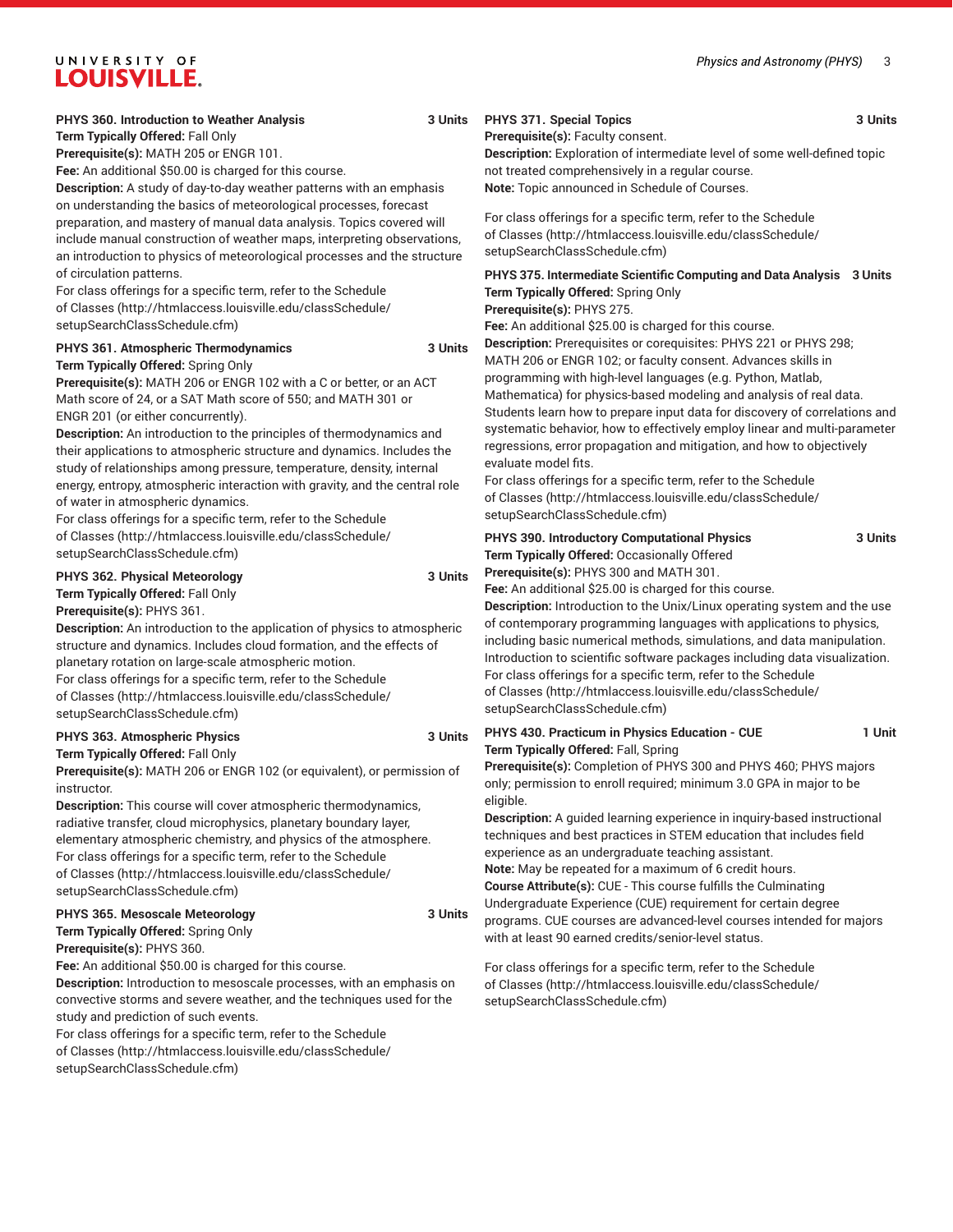# UNIVERSITY OF **LOUISVILLE.**

# **PHYS 450. Introductory Mathematical Physics 3 Units**

**Term Typically Offered:** Occasionally Offered **Prerequisite(s):** PHYS 350 or ENGR 205 or MATH 405; MATH 301 or ENGR 201.

**Description:** Introduction to mathematical methods and concepts used in physics. Topics include: vector calculus, matrices and linear vector spaces, special functions and partial differential equations.

For class offerings for a specific term, refer to the [Schedule](http://htmlaccess.louisville.edu/classSchedule/setupSearchClassSchedule.cfm) [of Classes \(http://htmlaccess.louisville.edu/classSchedule/](http://htmlaccess.louisville.edu/classSchedule/setupSearchClassSchedule.cfm) [setupSearchClassSchedule.cfm\)](http://htmlaccess.louisville.edu/classSchedule/setupSearchClassSchedule.cfm)

### **PHYS 460. Mechanics 3 Units**

**Term Typically Offered:** Fall, Spring

**Prerequisite(s):** PHYS 298 and PHYS 350. **Description:** Kinematics, particle dynamics, oscillatory motion, central forces, rigid body motion, variation methods.

For class offerings for a specific term, refer to the [Schedule](http://htmlaccess.louisville.edu/classSchedule/setupSearchClassSchedule.cfm) [of Classes \(http://htmlaccess.louisville.edu/classSchedule/](http://htmlaccess.louisville.edu/classSchedule/setupSearchClassSchedule.cfm) [setupSearchClassSchedule.cfm\)](http://htmlaccess.louisville.edu/classSchedule/setupSearchClassSchedule.cfm)

# **PHYS 464. Atmospheric Dynamics 3 Units**

**Term Typically Offered:** Spring Only

**Prerequisite(s):** MATH 206 or ENGR 102 (or equivalent), or permission of instructor.

**Description:** Introduction to atmospheric dynamics, including conervation of mass, momentum, and energy, scale analysis, the Coriolis force and geostrophic balance, the thermal-wind equation and its connection to remote-sensing, and Rossby waves. The critical roles of conservation of potential vorticity and baroclinic instability in setting the synoptic scale (the seperation between highs and lows) and in maintaining persistent unsteadiness in atmospheres and oceans are established. For class offerings for a specific term, refer to the [Schedule](http://htmlaccess.louisville.edu/classSchedule/setupSearchClassSchedule.cfm) [of Classes \(http://htmlaccess.louisville.edu/classSchedule/](http://htmlaccess.louisville.edu/classSchedule/setupSearchClassSchedule.cfm) [setupSearchClassSchedule.cfm\)](http://htmlaccess.louisville.edu/classSchedule/setupSearchClassSchedule.cfm)

# **PHYS 465. Dynamic Meteorology I 3 Units Term Typically Offered:** Fall Only

**Prerequisite(s):** PHYS 361.

**Fee:** An additional \$50.00 is charged for this course. **Description:** An introduction to the theory of atmospheric dynamics with application of Newtonian physics and classical thermodynamics to geophysical fluid dynamics.

For class offerings for a specific term, refer to the [Schedule](http://htmlaccess.louisville.edu/classSchedule/setupSearchClassSchedule.cfm) [of Classes \(http://htmlaccess.louisville.edu/classSchedule/](http://htmlaccess.louisville.edu/classSchedule/setupSearchClassSchedule.cfm) [setupSearchClassSchedule.cfm\)](http://htmlaccess.louisville.edu/classSchedule/setupSearchClassSchedule.cfm)

## **PHYS 466. Dynamic Meteorology II 3 Units Term Typically Offered:** Spring Only

**Prerequisite(s):** PHYS 465.

**Fee:** An additional \$50.00 is charged for this course. **Description:** This is the second semester in the theory of atmospheric dynamics and dynamic meteorology. Topics may include shear instability, atmospheric waves, moist convection, and weather fluctuation. For class offerings for a specific term, refer to the [Schedule](http://htmlaccess.louisville.edu/classSchedule/setupSearchClassSchedule.cfm) [of Classes \(http://htmlaccess.louisville.edu/classSchedule/](http://htmlaccess.louisville.edu/classSchedule/setupSearchClassSchedule.cfm) [setupSearchClassSchedule.cfm\)](http://htmlaccess.louisville.edu/classSchedule/setupSearchClassSchedule.cfm)

# **PHYS 475. Machine Learning in the Physical Sciences 3 Units**

## **Term Typically Offered:** Fall Only **Prerequisite(s):** PHYS 375.

**Fee:** An additional \$25.00 is charged for this course.

**Description:** Covers the fundamentals of machine learning (ML), including the classification and regression of data using different ML tools, e.g. supervised and unsupervised learning, Monte Carlo Markov Chains (MCMC), and Bayesian methods. Students will learn the metrics of ML success applied to real data from the physical sciences, tuning hyperparameters, and the critical evaluation of ML outcomes. For class offerings for a specific term, refer to the [Schedule](http://htmlaccess.louisville.edu/classSchedule/setupSearchClassSchedule.cfm)

[of Classes](http://htmlaccess.louisville.edu/classSchedule/setupSearchClassSchedule.cfm) ([http://htmlaccess.louisville.edu/classSchedule/](http://htmlaccess.louisville.edu/classSchedule/setupSearchClassSchedule.cfm) [setupSearchClassSchedule.cfm\)](http://htmlaccess.louisville.edu/classSchedule/setupSearchClassSchedule.cfm)

### **PHYS 495. Communicating in Physics 1 Unit Prerequisite(s):** Senior standing.

**Description:** Preparation and oral presentation of scientific results in a seminar format. Organization and written presentation of scientific results in a journal format. Communication of research results through a website.

For class offerings for a specific term, refer to the [Schedule](http://htmlaccess.louisville.edu/classSchedule/setupSearchClassSchedule.cfm) [of Classes](http://htmlaccess.louisville.edu/classSchedule/setupSearchClassSchedule.cfm) ([http://htmlaccess.louisville.edu/classSchedule/](http://htmlaccess.louisville.edu/classSchedule/setupSearchClassSchedule.cfm) [setupSearchClassSchedule.cfm\)](http://htmlaccess.louisville.edu/classSchedule/setupSearchClassSchedule.cfm)

#### **PHYS 496. Senior Seminar in Physics - WR, CUE 3 Units Prerequisite(s):** PHYS 460 and senior standing.

**Description:** Students will review current professional journals in the discipline and discuss effective scientific writing, including the draft and revision process. Students will write a reflect on the connections between their physics education and critical thinking models. Students will also perform a research project and present the results in journal format. **Note:** Approved for the Arts and Sciences upper-level requirement in written communication (WR).

**Course Attribute(s):** CUE - This course fulfills the Culminating Undergraduate Experience (CUE) requirement for certain degree programs. CUE courses are advanced-level courses intended for majors with at least 90 earned credits/senior-level status.

For class offerings for a specific term, refer to the [Schedule](http://htmlaccess.louisville.edu/classSchedule/setupSearchClassSchedule.cfm) [of Classes](http://htmlaccess.louisville.edu/classSchedule/setupSearchClassSchedule.cfm) ([http://htmlaccess.louisville.edu/classSchedule/](http://htmlaccess.louisville.edu/classSchedule/setupSearchClassSchedule.cfm) [setupSearchClassSchedule.cfm\)](http://htmlaccess.louisville.edu/classSchedule/setupSearchClassSchedule.cfm)

**PHYS 497. Senior Thesis in Physics - CUE, WR 3 Units Term Typically Offered:** Occasionally Offered **Prerequisite(s):** PHYS 460 and senior standing. **Description:** Students will perform original research and write up their

methods and results in a multi-chapter thesis. Research projects may be a continuation of previously initiated research.

**Note:** Approved for the Arts and Sciences upper-level requirement in written communication (WR).

**Course Attribute(s):** CUE - This course fulfills the Culminating Undergraduate Experience (CUE) requirement for certain degree programs. CUE courses are advanced-level courses intended for majors with at least 90 earned credits/senior-level status.

For class offerings for a specific term, refer to the [Schedule](http://htmlaccess.louisville.edu/classSchedule/setupSearchClassSchedule.cfm) [of Classes](http://htmlaccess.louisville.edu/classSchedule/setupSearchClassSchedule.cfm) ([http://htmlaccess.louisville.edu/classSchedule/](http://htmlaccess.louisville.edu/classSchedule/setupSearchClassSchedule.cfm) [setupSearchClassSchedule.cfm\)](http://htmlaccess.louisville.edu/classSchedule/setupSearchClassSchedule.cfm)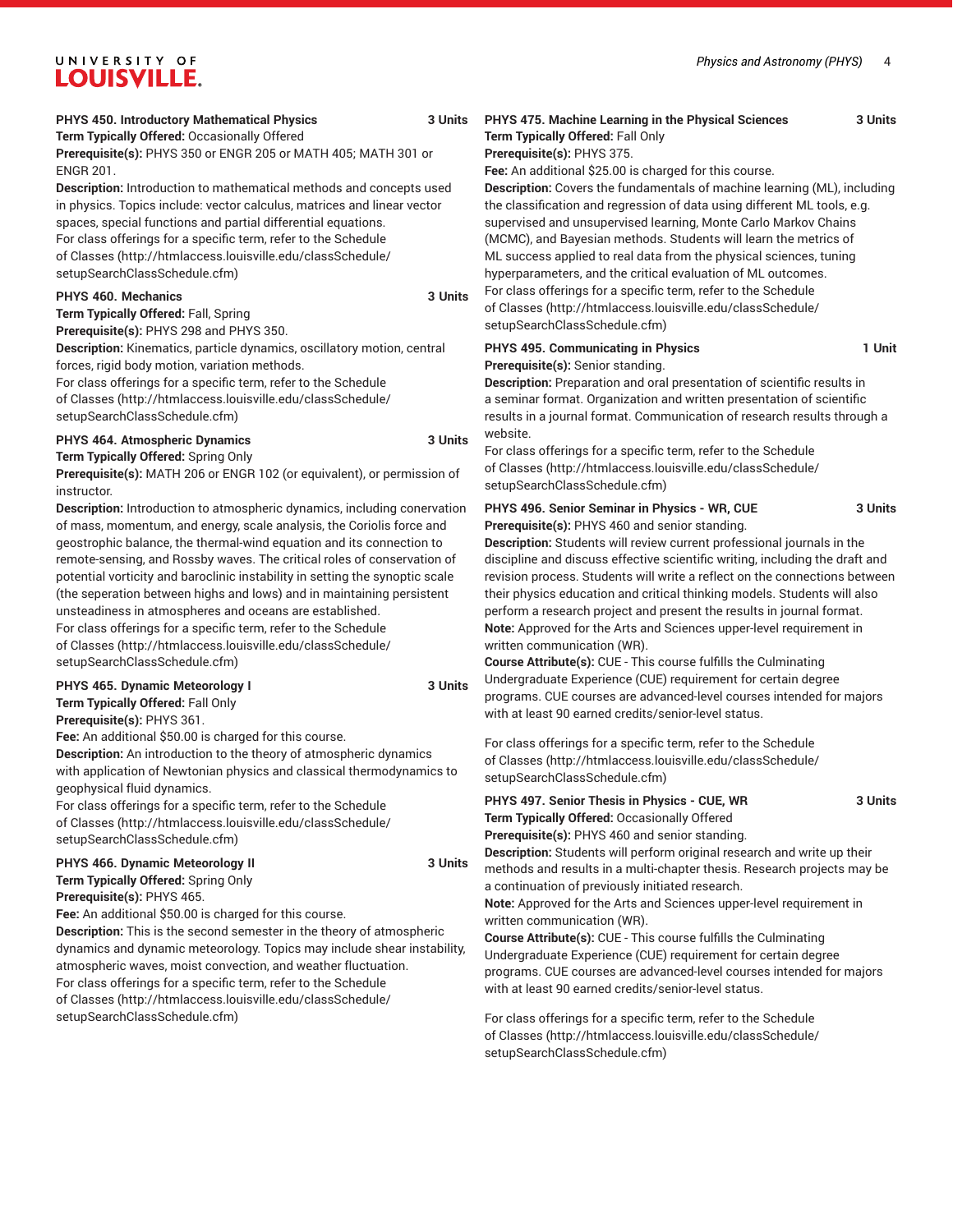# UNIVERSITY OF **LOUISVILLE.**

# **PHYS 498. Undergraduate Research 1-3 Units**

# **PHYS 517. Physics of Climate 3 Units**

**Term Typically Offered:** Spring Odd Years

**Prerequisite(s):** MATH 206 or ENGR 102 (or equivalent) or permission of instructor.

**Description:** Introduction to the physics of Earth's climate system, including the energy budget of the atmosphere, oceans, and cryosphere, shortwave and longwave radiation, the effects of clouds and aerosols, and models of the greenhouse effect, climate sensitivity, atmosphereocean feedbacks, and climate change.

For class offerings for a specific term, refer to the [Schedule](http://htmlaccess.louisville.edu/classSchedule/setupSearchClassSchedule.cfm) [of Classes](http://htmlaccess.louisville.edu/classSchedule/setupSearchClassSchedule.cfm) ([http://htmlaccess.louisville.edu/classSchedule/](http://htmlaccess.louisville.edu/classSchedule/setupSearchClassSchedule.cfm) [setupSearchClassSchedule.cfm\)](http://htmlaccess.louisville.edu/classSchedule/setupSearchClassSchedule.cfm)

#### **PHYS 518. Space Weather 3 Units**

**Term Typically Offered:** Spring Even Years

**Prerequisite(s):** MATH 206 or ENGR 102 (or equivalent), or permission of instructor.

**Description:** This course provides a comprehensive overview of the physics and effects of space weather. Space weather refers to conditions on the Sun and in the solar wind, magnetosphere, ionosphere, and thermosphere that can influence the performance and reliability of spaceborne and ground-based technological systems, and affect human life or health.

For class offerings for a specific term, refer to the [Schedule](http://htmlaccess.louisville.edu/classSchedule/setupSearchClassSchedule.cfm) [of Classes](http://htmlaccess.louisville.edu/classSchedule/setupSearchClassSchedule.cfm) ([http://htmlaccess.louisville.edu/classSchedule/](http://htmlaccess.louisville.edu/classSchedule/setupSearchClassSchedule.cfm) [setupSearchClassSchedule.cfm\)](http://htmlaccess.louisville.edu/classSchedule/setupSearchClassSchedule.cfm)

# **PHYS 520. Vibrations and Sound 3 Units**

**Term Typically Offered:** Occasionally Offered

**Prerequisite(s):** PHYS 298, PHYS 299 and MATH 206.

**Description:** Vibrating bodies, propagation of sound waves, physical acoustics, and ultrasonics.

[of Classes](http://htmlaccess.louisville.edu/classSchedule/setupSearchClassSchedule.cfm) ([http://htmlaccess.louisville.edu/classSchedule/](http://htmlaccess.louisville.edu/classSchedule/setupSearchClassSchedule.cfm) [setupSearchClassSchedule.cfm\)](http://htmlaccess.louisville.edu/classSchedule/setupSearchClassSchedule.cfm)

**Description:** The laws of thermodynamics, thermodynamic reasoning, and elements of statistical mechanics.

For class offerings for a specific term, refer to the [Schedule](http://htmlaccess.louisville.edu/classSchedule/setupSearchClassSchedule.cfm) [of Classes](http://htmlaccess.louisville.edu/classSchedule/setupSearchClassSchedule.cfm) ([http://htmlaccess.louisville.edu/classSchedule/](http://htmlaccess.louisville.edu/classSchedule/setupSearchClassSchedule.cfm) [setupSearchClassSchedule.cfm\)](http://htmlaccess.louisville.edu/classSchedule/setupSearchClassSchedule.cfm)

**PHYS 531. Introductory Statistical Physics 3 Units Prerequisite(s):** PHYS 530.

**Description:** Elementary probability theory applied to the understanding of properties of macroscopic matter in terms of their microscopic constituents. Kinetic theory of gases, transport phenomena. Equations of state derived from ensemble theory.

For class offerings for a specific term, refer to the [Schedule](http://htmlaccess.louisville.edu/classSchedule/setupSearchClassSchedule.cfm) [of Classes](http://htmlaccess.louisville.edu/classSchedule/setupSearchClassSchedule.cfm) ([http://htmlaccess.louisville.edu/classSchedule/](http://htmlaccess.louisville.edu/classSchedule/setupSearchClassSchedule.cfm) [setupSearchClassSchedule.cfm\)](http://htmlaccess.louisville.edu/classSchedule/setupSearchClassSchedule.cfm)

## **PHYS 541. Electromagnetic Fields 3 Units**

**Term Typically Offered:** Occasionally Offered

**Prerequisite(s):** PHYS 300; PHYS 350 or MATH 405 or ENGR 205; MATH 301 or ENGR 201.

**Description:** Electrostatic and magnetostatic fields in free space and in material media, solutions of Poisson's equation, time dependent fields, Maxwell's equations.

For class offerings for a specific term, refer to the [Schedule](http://htmlaccess.louisville.edu/classSchedule/setupSearchClassSchedule.cfm) [of Classes](http://htmlaccess.louisville.edu/classSchedule/setupSearchClassSchedule.cfm) ([http://htmlaccess.louisville.edu/classSchedule/](http://htmlaccess.louisville.edu/classSchedule/setupSearchClassSchedule.cfm) [setupSearchClassSchedule.cfm\)](http://htmlaccess.louisville.edu/classSchedule/setupSearchClassSchedule.cfm)

**Term Typically Offered:** Fall, Spring **Prerequisite(s):** PHYS 301, PHYS 350, PHYS 351 and approval of instructor.

**Description:** Experimental or theoretical research under the guidance of a physics faculty member. The student will participate in one of the ongoing research projects in the department. The student will acquire hands-on-experience in an actual research project. The student will produce a written report on the results of the research project. For class offerings for a specific term, refer to the [Schedule](http://htmlaccess.louisville.edu/classSchedule/setupSearchClassSchedule.cfm) [of Classes \(http://htmlaccess.louisville.edu/classSchedule/](http://htmlaccess.louisville.edu/classSchedule/setupSearchClassSchedule.cfm) [setupSearchClassSchedule.cfm\)](http://htmlaccess.louisville.edu/classSchedule/setupSearchClassSchedule.cfm)

# **PHYS 499. Cooperative Internship in Physics - CUE 1-3 Units Term Typically Offered:** Fall, Spring, Summer

**Prerequisite(s):** PHYS 295, PHYS 296, PHYS 298, PHYS 301 and 6 additional hours in Physics; Junior standing or above; approval of department.

# **Description:**

**Note:** May be repeated to a maximum of 6 hours.

**Note:** Three hours may apply toward BA or BS major programs as upper division major electives or may be used to satisfy requirement for Culminating Undergraduate Experience.

**Course Attribute(s):** CUE - This course fulfills the Culminating Undergraduate Experience (CUE) requirement for certain degree programs. CUE courses are advanced-level courses intended for majors with at least 90 earned credits/senior-level status.

For class offerings for a specific term, refer to the [Schedule](http://htmlaccess.louisville.edu/classSchedule/setupSearchClassSchedule.cfm) [of Classes \(http://htmlaccess.louisville.edu/classSchedule/](http://htmlaccess.louisville.edu/classSchedule/setupSearchClassSchedule.cfm) [setupSearchClassSchedule.cfm\)](http://htmlaccess.louisville.edu/classSchedule/setupSearchClassSchedule.cfm)

# **PHYS 501. Independent Study 1-3 Units**

**Description:** Independent research conducted with the approval and supervision of a faculty member. For class offerings for a specific term, refer to the [Schedule](http://htmlaccess.louisville.edu/classSchedule/setupSearchClassSchedule.cfm)

[of Classes \(http://htmlaccess.louisville.edu/classSchedule/](http://htmlaccess.louisville.edu/classSchedule/setupSearchClassSchedule.cfm) [setupSearchClassSchedule.cfm\)](http://htmlaccess.louisville.edu/classSchedule/setupSearchClassSchedule.cfm)

# **PHYS 502. Independent Study 1-3 Units**

**Description:** Independent research conducted with the approval and supervision of a faculty member. For class offerings for a specific term, refer to the [Schedule](http://htmlaccess.louisville.edu/classSchedule/setupSearchClassSchedule.cfm)

[of Classes \(http://htmlaccess.louisville.edu/classSchedule/](http://htmlaccess.louisville.edu/classSchedule/setupSearchClassSchedule.cfm) [setupSearchClassSchedule.cfm\)](http://htmlaccess.louisville.edu/classSchedule/setupSearchClassSchedule.cfm)

# **PHYS 507. Solar System Astronomy 3 Units**

**Prerequisite(s):** PHYS 300; MATH 206 or ENGR 102.

**Description:** This is an advanced course in solar system astrophysics, and will cover orbital mechanics, the nature of light, astronomical instrumentation, solar physics, planetary atmospheres/geophysics, comets/asteroids, interplanetary dust and exo-planets. For class offerings for a specific term, refer to the [Schedule](http://htmlaccess.louisville.edu/classSchedule/setupSearchClassSchedule.cfm) [of Classes \(http://htmlaccess.louisville.edu/classSchedule/](http://htmlaccess.louisville.edu/classSchedule/setupSearchClassSchedule.cfm) [setupSearchClassSchedule.cfm\)](http://htmlaccess.louisville.edu/classSchedule/setupSearchClassSchedule.cfm)

For class offerings for a specific term, refer to the [Schedule](http://htmlaccess.louisville.edu/classSchedule/setupSearchClassSchedule.cfm)

# **PHYS 530. Thermal Physics 3 Units Prerequisite(s):** PHYS 299; MATH 301 or ENGR 201.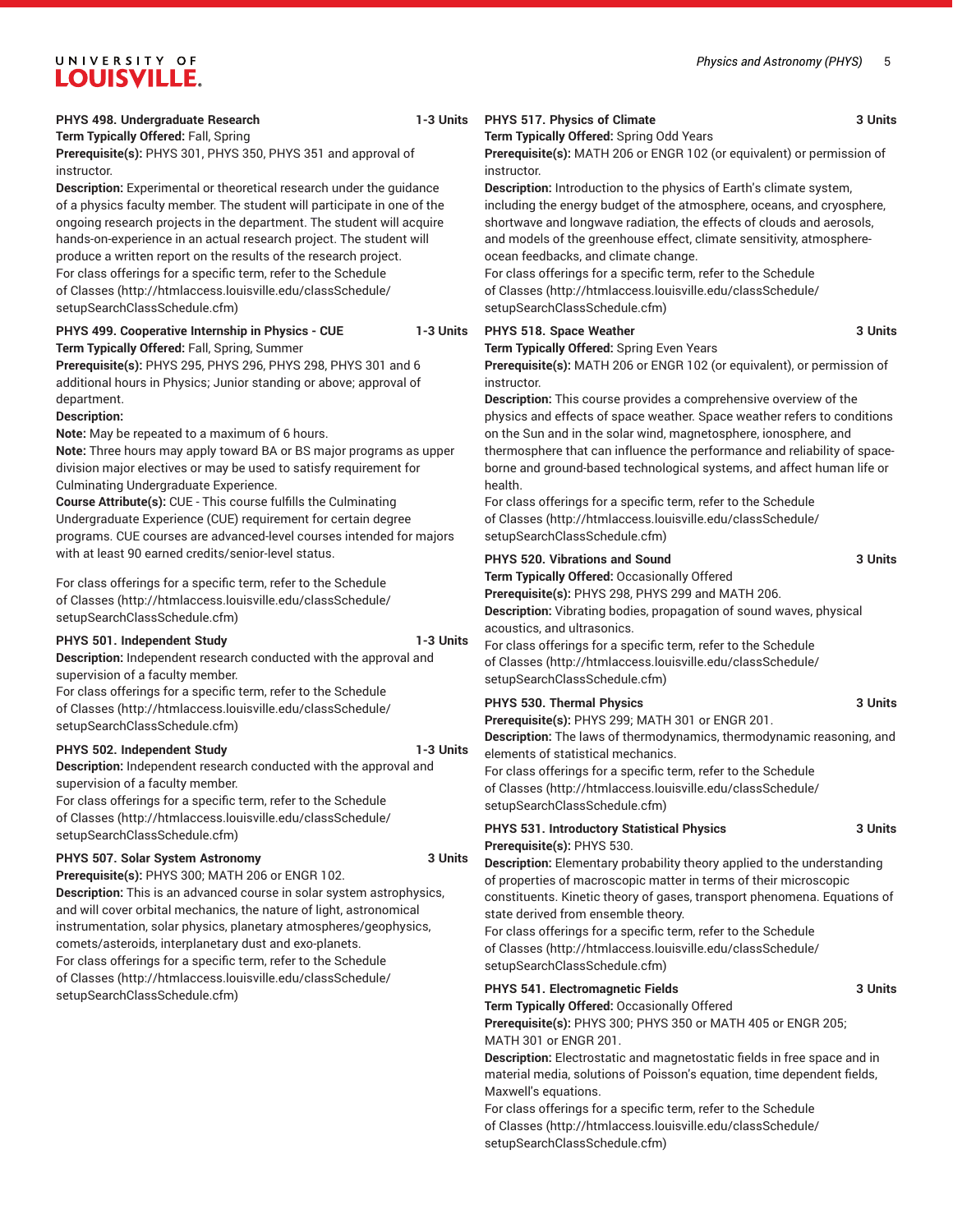# UNIVERSITY OF LOUISVILLE.

| PHYS 542. Electromagnetic Radiation                                                                                                                                                                                                                                                                                                                                                                                               | 3 Units | PHYS 561. Mathematical Physics I                                                                                                                                                                                                                                                                                                                                                                                                                                                                                           | 3 Units |
|-----------------------------------------------------------------------------------------------------------------------------------------------------------------------------------------------------------------------------------------------------------------------------------------------------------------------------------------------------------------------------------------------------------------------------------|---------|----------------------------------------------------------------------------------------------------------------------------------------------------------------------------------------------------------------------------------------------------------------------------------------------------------------------------------------------------------------------------------------------------------------------------------------------------------------------------------------------------------------------------|---------|
| Term Typically Offered: Spring Only                                                                                                                                                                                                                                                                                                                                                                                               |         | Prerequisite(s): PHYS 350 or MATH 405 or ENGR 205.                                                                                                                                                                                                                                                                                                                                                                                                                                                                         |         |
| Prerequisite(s): PHYS 541.<br>Description: Poisson's equation and LaPlace's Equation, propagation<br>of electromagnetic fields with applications to optics and microwave<br>physics.<br>For class offerings for a specific term, refer to the Schedule                                                                                                                                                                            |         | Description: Selected mathematical techniques and their applications to<br>various fields of physics.<br>For class offerings for a specific term, refer to the Schedule<br>of Classes (http://htmlaccess.louisville.edu/classSchedule/<br>setupSearchClassSchedule.cfm)                                                                                                                                                                                                                                                    |         |
| of Classes (http://htmlaccess.louisville.edu/classSchedule/<br>setupSearchClassSchedule.cfm)                                                                                                                                                                                                                                                                                                                                      |         | PHYS 562. Mathematical Physics II<br>Prerequisite(s): PHYS 350 or MATH 405 or ENGR 205.                                                                                                                                                                                                                                                                                                                                                                                                                                    | 3 Units |
| PHYS 545. Advanced Optics<br>Prerequisite(s): PHYS 355 and PHYS 542; or consent of instructor.<br>Description: Topics in optical physics including optical system design,<br>lasers, and quantum optics.<br>For class offerings for a specific term, refer to the Schedule<br>of Classes (http://htmlaccess.louisville.edu/classSchedule/                                                                                         | 3 Units | Description: Selected mathematical techniques and their applications to<br>various fields of physics.<br>For class offerings for a specific term, refer to the Schedule<br>of Classes (http://htmlaccess.louisville.edu/classSchedule/<br>setupSearchClassSchedule.cfm)<br>PHYS 563. Fluid Dynamics                                                                                                                                                                                                                        | 3 Units |
| setupSearchClassSchedule.cfm)                                                                                                                                                                                                                                                                                                                                                                                                     |         | Term Typically Offered: Spring Odd Years                                                                                                                                                                                                                                                                                                                                                                                                                                                                                   |         |
| PHYS 546. Advanced Optics Lab<br>Prerequisite(s): PHYS 355 or equivalent.                                                                                                                                                                                                                                                                                                                                                         | 1 Unit  | Prerequisite(s): MATH 301 or ENGR 201 (or equivalent), or permission of<br>instructor.                                                                                                                                                                                                                                                                                                                                                                                                                                     |         |
| Fee: An additional \$25.00 is charged for this course.<br>Description: Laboratory experiments illustrating fundamental optical<br>phenomena, the interaction of light and matter, lasers, and quantum<br>optics.<br>For class offerings for a specific term, refer to the Schedule<br>of Classes (http://htmlaccess.louisville.edu/classSchedule/<br>setupSearchClassSchedule.cfm)                                                |         | Description: An introduction to nonlinear fluid dynamics, covering<br>kinematics (strain, rotation, transport), nonlinear conservation laws<br>(mass, momentum, energy; dimensions forms), vorticity dynamics,<br>viscous flows, boundary layers, shear instability, and turbulence.<br>Concepts are illustrated with applications drawn from aerodynamics (lift<br>and drag on airfoils, propulsion of fish and birds), biofluids (flow in blood<br>vessels), compressible flow (shock waves), geophysical fluid dynamics |         |
| <b>PHYS 547. Fundamentals of Lasers</b><br>Term Typically Offered: Occasionally Offered<br>Prerequisite(s): PHYS 355; and PHYS 542 or ECE 473; or consent of<br>instructor.<br>Description: Topics to be discussed include interaction of light with                                                                                                                                                                              | 3 Units | (waves, shear instability), and turbulence (energy cascades, modeling<br>strategies).<br>For class offerings for a specific term, refer to the Schedule<br>of Classes (http://htmlaccess.louisville.edu/classSchedule/<br>setupSearchClassSchedule.cfm)                                                                                                                                                                                                                                                                    |         |
| matter, optical amplifiers, laser resonators, Gaussian and higher order<br>optical beams, non-linear optics, and ultra-fast laser pulses.<br><b>Note:</b> Cross-listed with ECE 540.                                                                                                                                                                                                                                              |         | PHYS 565. Computational Physics<br>Term Typically Offered: Spring Only<br>Prerequisite(s): PHYS 350 or PHYS 561.                                                                                                                                                                                                                                                                                                                                                                                                           | 3 Units |
| For class offerings for a specific term, refer to the Schedule<br>of Classes (http://htmlaccess.louisville.edu/classSchedule/<br>setupSearchClassSchedule.cfm)                                                                                                                                                                                                                                                                    |         | Fee: An additional \$25.00 is charged for this course.<br>Description: Modern computational and numerical methods in physics<br>with application to problems in different branches of physics.<br>For class offerings for a specific term, refer to the Schedule                                                                                                                                                                                                                                                           |         |
| PHYS 555. Elementary Quantum Mechanics<br>Term Typically Offered: Fall Only                                                                                                                                                                                                                                                                                                                                                       | 3 Units | of Classes (http://htmlaccess.louisville.edu/classSchedule/<br>setupSearchClassSchedule.cfm)                                                                                                                                                                                                                                                                                                                                                                                                                               |         |
| Prerequisite(s): PHYS 300; PHYS 350 or MATH 405 or ENGR 205;<br><b>PHYS 460.</b><br>Description: General concepts of quantum mechanics. Schrodinger<br>equation and solutions in one, two and three-dimensions, hydrogen atom,<br>and orbital angular momentum.<br>For class offerings for a specific term, refer to the Schedule<br>of Classes (http://htmlaccess.louisville.edu/classSchedule/<br>setupSearchClassSchedule.cfm) |         | <b>PHYS 570. Atomic and Molecular Physics</b><br>Term Typically Offered: Occasionally Offered<br>Prerequisite(s): PHYS 541 and PHYS 555; or consent of instructor.<br>Description: The structure of atoms and diatomic molecules, the<br>production of coherent radiation and its interaction with matter.<br>For class offerings for a specific term, refer to the Schedule<br>of Classes (http://htmlaccess.louisville.edu/classSchedule/<br>setupSearchClassSchedule.cfm)                                               | 3 Units |
| PHYS 556. Quantum Theory of Matter<br>Term Typically Offered: Spring Only                                                                                                                                                                                                                                                                                                                                                         | 3 Units | PHYS 575. Solid State Physics<br>Term Typically Offered: Fall Only                                                                                                                                                                                                                                                                                                                                                                                                                                                         | 3 Units |
| Prerequisite(s): PHYS 555.<br>Description: Spin and general angular momentum, perturbation theory,<br>variational principle, applications, identical particles, and scattering.<br>For class offerings for a specific term, refer to the Schedule<br>of Classes (http://htmlaccess.louisville.edu/classSchedule/<br>setupSearchClassSchedule.cfm)                                                                                 |         | Prerequisite(s): PHYS 541 and PHYS 555, or consent of instructor.<br>Description: Crystal structure, elastic waves, lattice dynamics, phonons,<br>band theory of solids and conductivity phenomena.<br>For class offerings for a specific term, refer to the Schedule<br>of Classes (http://htmlaccess.louisville.edu/classSchedule/<br>setupSearchClassSchedule.cfm)                                                                                                                                                      |         |